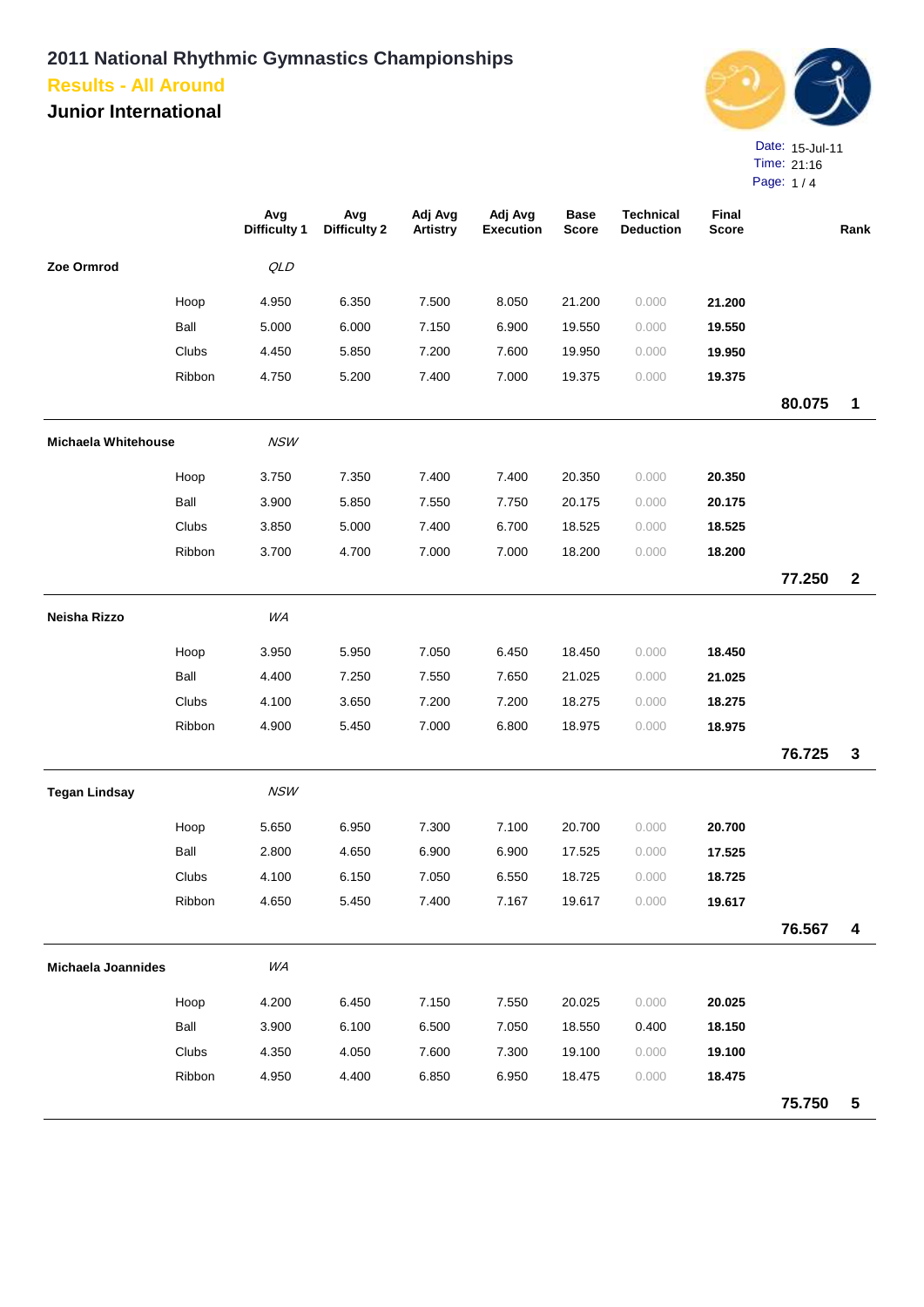**Junior International**



| Amy Quinn                 |        | WA         |       |       |       |        |       |        |        |                |
|---------------------------|--------|------------|-------|-------|-------|--------|-------|--------|--------|----------------|
|                           | Hoop   | 5.150      | 5.900 | 7.350 | 7.650 | 20.525 | 0.000 | 20.525 |        |                |
|                           | Ball   | 3.500      | 5.650 | 6.850 | 6.950 | 18.375 | 0.400 | 17.975 |        |                |
|                           | Clubs  | 4.500      | 5.250 | 6.950 | 6.800 | 18.625 | 0.200 | 18.425 |        |                |
|                           | Ribbon | 4.400      | 4.100 | 7.300 | 6.850 | 18.400 | 0.000 | 18.400 |        |                |
|                           |        |            |       |       |       |        |       |        | 75.325 | 6              |
| <b>Amelia Coleman</b>     |        | <b>NZL</b> |       |       |       |        |       |        |        |                |
|                           | Hoop   | 3.500      | 5.800 | 7.050 | 7.000 | 18.700 | 0.000 | 18.700 |        |                |
|                           | Ball   | 4.100      | 5.350 | 7.000 | 6.850 | 18.575 | 0.000 | 18.575 |        |                |
|                           | Clubs  | 3.500      | 5.400 | 7.300 | 7.450 | 19.200 | 0.000 | 19.200 |        |                |
|                           | Ribbon | 4.150      | 4.050 | 7.550 | 7.150 | 18.800 | 0.000 | 18.800 |        |                |
|                           |        |            |       |       |       |        |       |        | 75.275 | $\overline{7}$ |
| <b>Marival D'Jamirze</b>  |        | <b>NSW</b> |       |       |       |        |       |        |        |                |
|                           | Hoop   | 2.000      | 6.400 | 7.200 | 6.800 | 18.200 | 0.000 | 18.200 |        |                |
|                           | Ball   | 3.200      | 5.450 | 7.400 | 7.150 | 18.875 | 0.000 | 18.875 |        |                |
|                           | Clubs  | 3.100      | 6.700 | 7.050 | 7.050 | 19.000 | 0.000 | 19.000 |        |                |
|                           | Ribbon | 3.150      | 5.200 | 7.250 | 7.000 | 18.425 | 0.000 | 18.425 |        |                |
|                           |        |            |       |       |       |        |       |        | 74.500 | 8              |
| Anastasia Katharios       |        | <b>NSW</b> |       |       |       |        |       |        |        |                |
|                           | Hoop   | 2.700      | 6.300 | 6.750 | 7.100 | 18.350 | 0.000 | 18.350 |        |                |
|                           | Ball   | 2.200      | 5.500 | 7.100 | 7.100 | 18.050 | 0.000 | 18.050 |        |                |
|                           | Clubs  | 3.100      | 5.550 | 7.350 | 7.100 | 18.775 | 0.000 | 18.775 |        |                |
|                           | Ribbon | 3.150      | 4.900 | 6.800 | 6.650 | 17.475 | 0.000 | 17.475 |        |                |
|                           |        |            |       |       |       |        |       |        | 72.650 | 9              |
| <b>Rachel Raskopoulos</b> |        | <b>NSW</b> |       |       |       |        |       |        |        |                |
|                           | Hoop   | 2.750      | 5.500 | 7.000 | 7.100 | 18.225 | 0.000 | 18.225 |        |                |
|                           | Ball   | 3.850      | 5.200 | 7.300 | 7.700 | 19.525 | 0.000 | 19.525 |        |                |
|                           | Clubs  | 3.200      | 5.000 | 7.450 | 7.150 | 18.700 | 0.000 | 18.700 |        |                |
|                           | Ribbon | 1.650      | 2.700 | 7.000 | 5.950 | 15.125 | 0.000 | 15.125 |        |                |
|                           |        |            |       |       |       |        |       |        | 71.575 | 10             |
| <b>Jessica Leonhardt</b>  |        | WA         |       |       |       |        |       |        |        |                |
|                           | Hoop   | 2.700      | 5.550 | 6.600 | 6.750 | 17.475 | 0.000 | 17.475 |        |                |
|                           | Ball   | 3.150      | 5.150 | 6.850 | 7.350 | 18.350 | 0.050 | 18.300 |        |                |
|                           | Clubs  | 2.700      | 4.000 | 6.950 | 6.550 | 16.850 | 0.000 | 16.850 |        |                |
|                           | Ribbon | 3.000      | 4.400 | 6.850 | 7.050 | 17.600 | 0.000 | 17.600 |        |                |
|                           |        |            |       |       |       |        |       |        | 70.225 | 11             |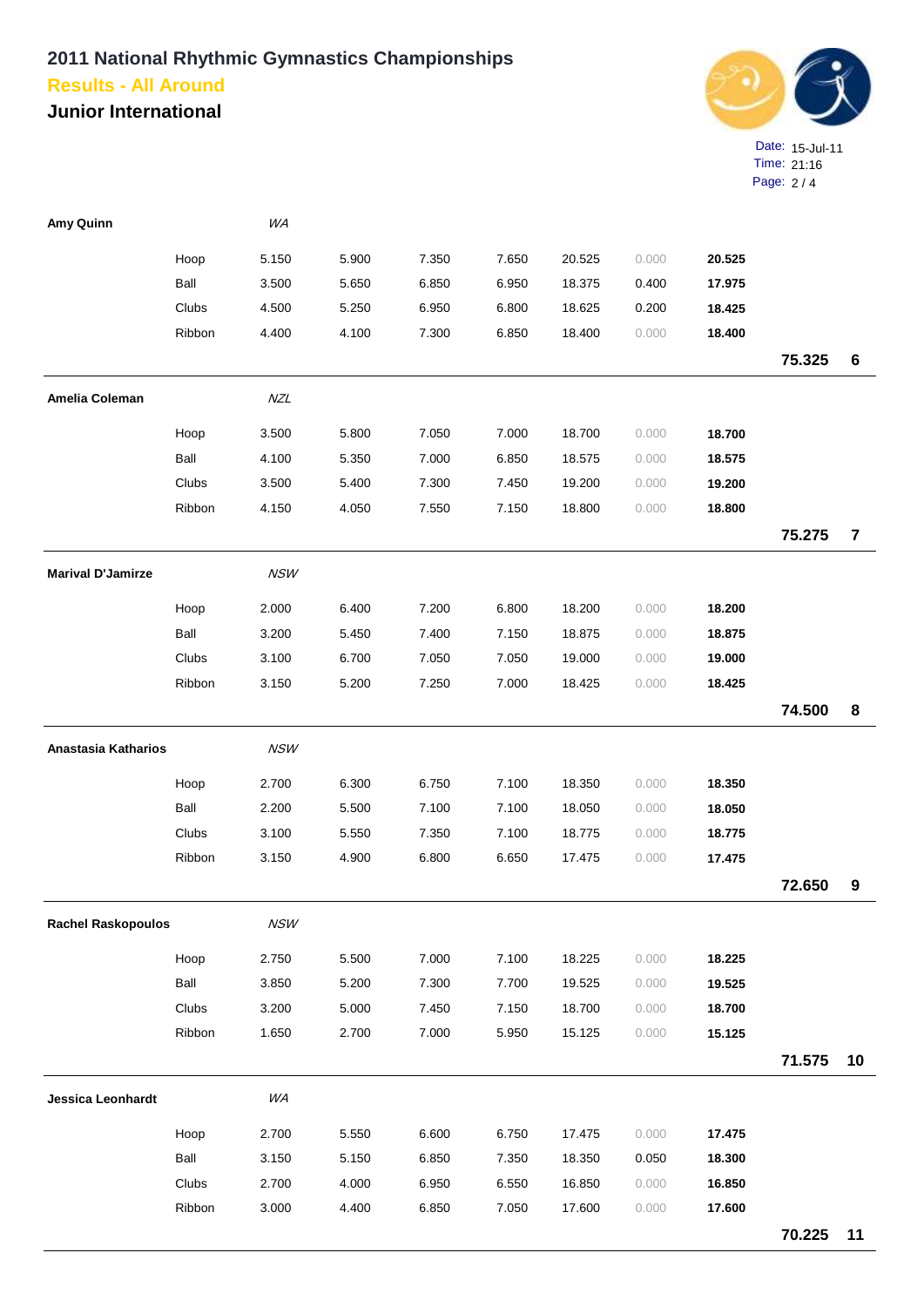**Junior International**



| Marlee-Shae Holden    |        | VIC         |       |       |       |        |       |        |        |    |
|-----------------------|--------|-------------|-------|-------|-------|--------|-------|--------|--------|----|
|                       | Hoop   | 3.100       | 6.200 | 6.400 | 6.750 | 17.800 | 0.000 | 17.800 |        |    |
|                       | Ball   | 2.900       | 3.900 | 6.550 | 6.400 | 16.350 | 0.000 | 16.350 |        |    |
|                       | Clubs  | 2.700       | 5.500 | 6.800 | 6.450 | 17.350 | 0.050 | 17.300 |        |    |
|                       | Ribbon | 3.050       | 3.950 | 6.800 | 6.850 | 17.150 | 0.000 | 17.150 |        |    |
|                       |        |             |       |       |       |        |       |        | 68.600 | 12 |
| Andrea Majurdic       |        | <b>NSW</b>  |       |       |       |        |       |        |        |    |
|                       | Hoop   | 1.700       | 4.900 | 6.550 | 6.300 | 16.150 | 0.000 | 16.150 |        |    |
|                       | Ball   | 2.400       | 5.650 | 6.800 | 6.900 | 17.725 | 0.000 | 17.725 |        |    |
|                       | Clubs  | 2.300       | 5.000 | 6.950 | 6.800 | 17.400 | 0.000 | 17.400 |        |    |
|                       | Ribbon | 2.500       | 4.850 | 6.350 | 6.600 | 16.625 | 0.000 | 16.625 |        |    |
|                       |        |             |       |       |       |        |       |        | 67.900 | 13 |
| <b>Shania Wallace</b> |        | WA          |       |       |       |        |       |        |        |    |
|                       | Hoop   | 3.200       | 4.450 | 6.650 | 7.150 | 17.625 | 0.000 | 17.625 |        |    |
|                       | Ball   | 3.400       | 5.050 | 6.750 | 6.350 | 17.325 | 0.400 | 16.925 |        |    |
|                       | Clubs  | 3.150       | 2.900 | 6.500 | 6.150 | 15.675 | 0.000 | 15.675 |        |    |
|                       | Ribbon | 3.300       | 4.950 | 6.700 | 6.650 | 17.475 | 0.000 | 17.475 |        |    |
|                       |        |             |       |       |       |        |       |        | 67.700 | 14 |
| <b>Shanelle Erpen</b> |        | WA          |       |       |       |        |       |        |        |    |
|                       | Hoop   | 4.000       | 5.300 | 6.400 | 5.700 | 16.750 | 0.000 | 16.750 |        |    |
|                       | Ball   | 2.900       | 5.000 | 6.350 | 6.100 | 16.400 | 0.200 | 16.200 |        |    |
|                       | Clubs  | 2.400       | 5.950 | 6.650 | 6.750 | 17.575 | 0.000 | 17.575 |        |    |
|                       | Ribbon | 3.150       | 3.900 | 6.350 | 6.150 | 16.025 | 0.000 | 16.025 |        |    |
|                       |        |             |       |       |       |        |       |        | 66.550 | 15 |
| Julia Onufreichuk     |        | VIC         |       |       |       |        |       |        |        |    |
|                       | Hoop   | 2.450       | 3.600 | 6.550 | 6.450 | 16.025 | 0.000 | 16.025 |        |    |
|                       | Ball   | 1.800       | 3.900 | 6.350 | 5.550 | 14.750 | 0.200 | 14.550 |        |    |
|                       | Clubs  | 1.900       | 5.250 | 6.850 | 6.900 | 17.325 | 0.100 | 17.225 |        |    |
|                       | Ribbon | 3.300       | 2.600 | 6.450 | 5.950 | 15.350 | 0.000 | 15.350 |        |    |
|                       |        |             |       |       |       |        |       |        | 63.150 | 16 |
| Abbie Johnston        |        | ${\cal SA}$ |       |       |       |        |       |        |        |    |
|                       | Hoop   | 2.300       | 4.700 | 6.700 | 6.700 | 16.900 | 0.000 | 16.900 |        |    |
|                       | Ball   | 0.750       | 3.450 | 6.050 | 5.850 | 14.000 | 0.000 | 14.000 |        |    |
|                       | Clubs  | 2.450       | 3.700 | 6.300 | 6.600 | 15.975 | 0.000 | 15.975 |        |    |
|                       | Ribbon | 2.300       | 3.500 | 6.400 | 6.300 | 15.600 | 0.000 | 15.600 |        |    |
|                       |        |             |       |       |       |        |       |        | 62.475 | 17 |